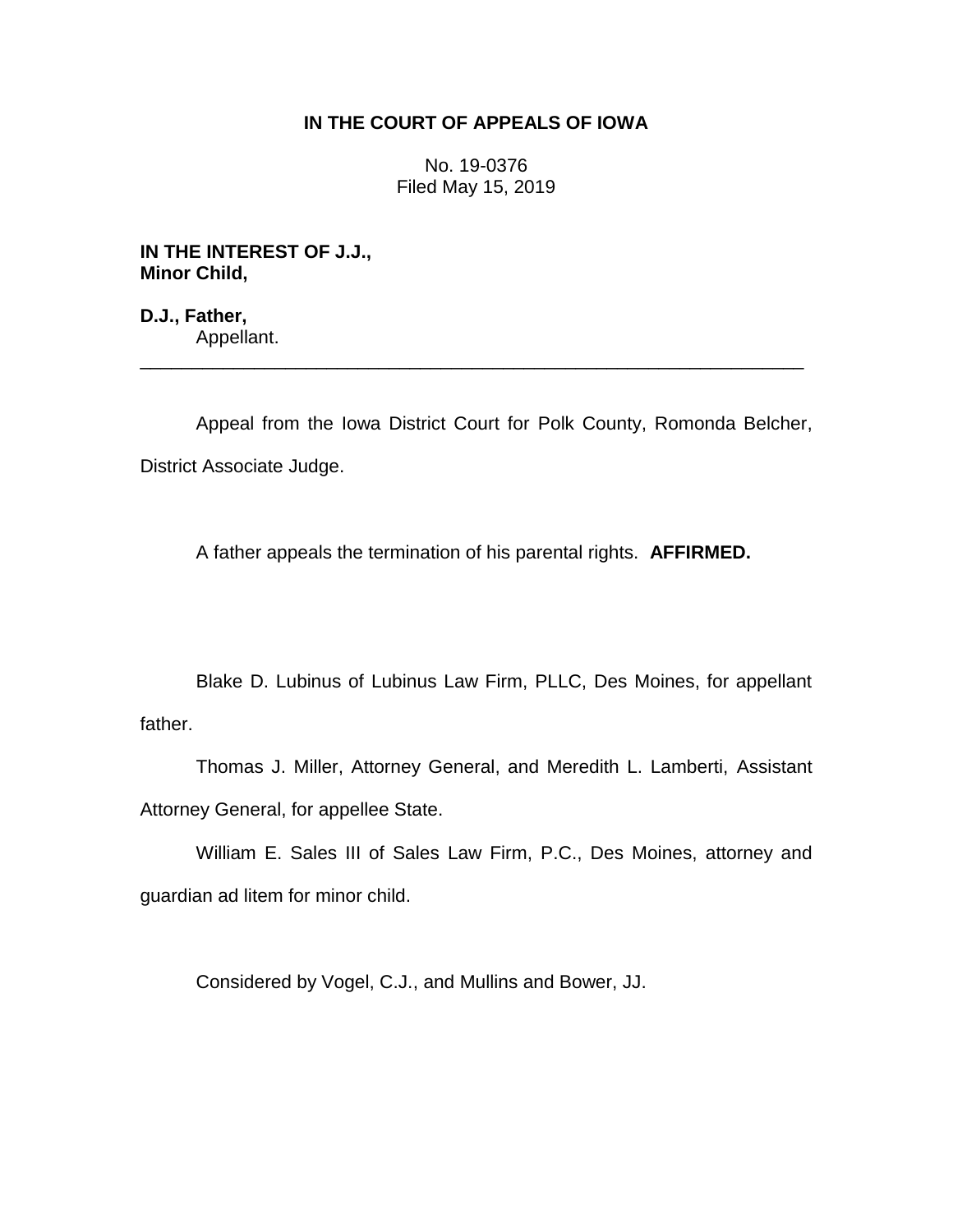#### **MULLINS, Judge.**

A father appeals the termination of his parental rights to his minor child. He challenges the sufficiency of the evidence supporting the grounds for termination and contends termination is not in the child's best interests. The father additionally challenges the denial of his motion to reconsider, enlarge, or amend the juvenile court's findings.

#### **I. Background Facts and Proceedings**

D.J., the father, and M.M., the mother, are the parents of J.J., born in 2016. The mother has children from other relationships. J.J. came to the attention of the Iowa Department of Human Services (DHS) in March 2017 after the father caused a large bruise to the eye of one of the mother's other children. While DHS investigated the injury, it received additional reports about the parents' drug use and the father's physical abuse of J.J. The mother reported the father grabbed and threw a car seat that J.J. was then buckled into out of a vehicle, causing the child to fall out of the car seat and land on the pavement. This led to J.J. hitting her head on the pavement. When the mother attempted to care for the child, the father physically assaulted the mother, which resulted in the child suffering further bruising and abrasions. The parents did not take the child to the hospital immediately, and the mother lied to the police after they arrived to do a welfare check based on a witness report.

Once J.J. received medical care, doctors discovered a skull fracture and an older, healing leg fracture. DHS informed the mother that the father should not have contact with her or the children. However, after the child was discharged from the hospital, the mother returned to the father. The father attacked the mother

2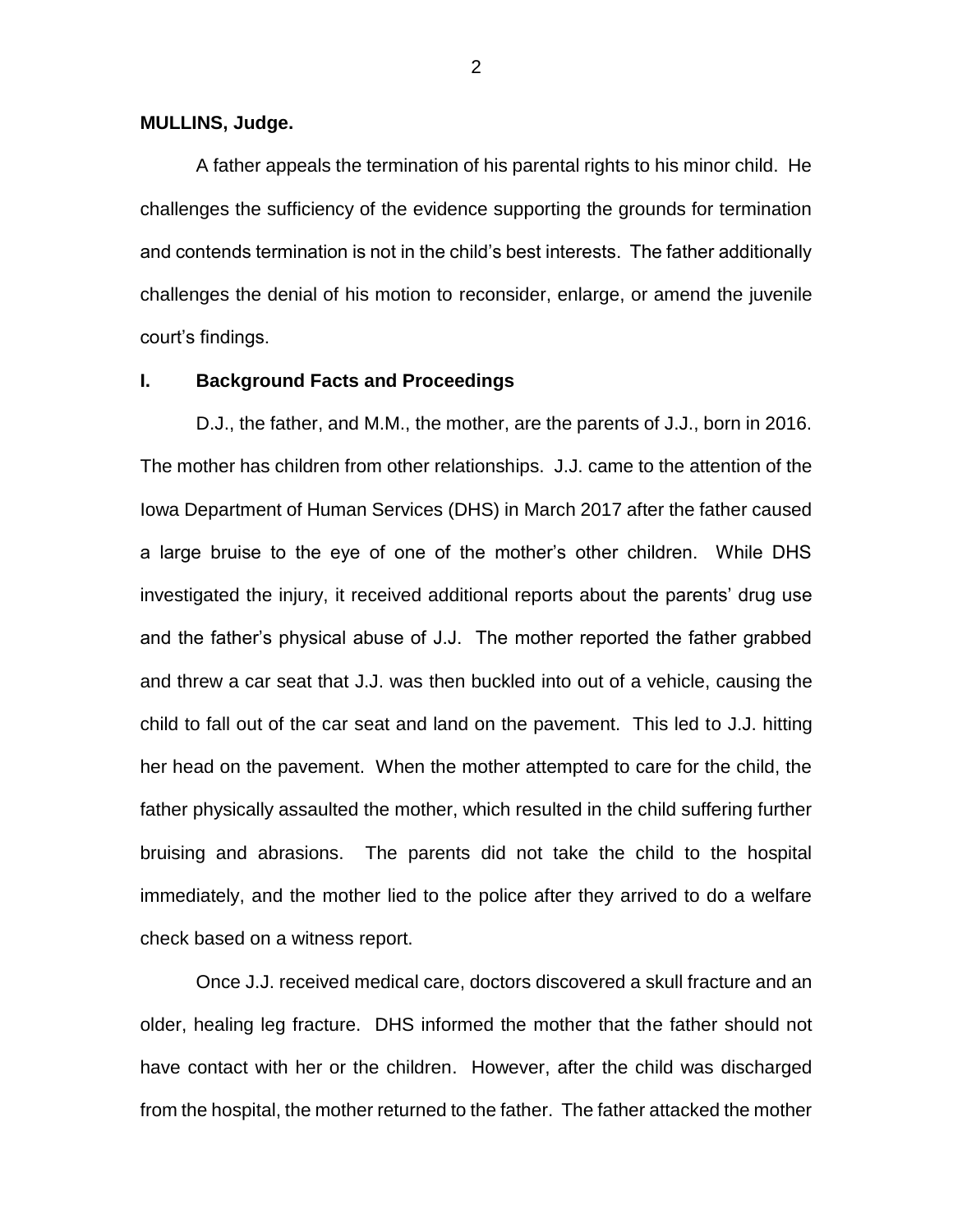again with the child present. The child was removed from the parents' care and initially placed with the maternal grandmother but was subsequently moved into foster care. DHS returned founded child-abuse assessments against the father for denial of critical care and physical abuse for the injuries sustained by both J.J. and the mother's other child.

The father was arrested for domestic assault and child endangerment, and a protective order was established preventing the father's contact with either the mother or the child. He ultimately pled guilty to domestic abuse, third offense. The father remained incarcerated during the entirety of the pendency of this case and did not have visitation with the child. He has a history of domestic violence toward the mother and previous paramours, including two domestic-abuse-assault convictions, and he is the subject of several protective orders. The father also has a history of ignoring and violating protective orders. During the pendency of this case, the father tried to contact the mother while in jail, despite the protective order. His parental rights to another child were terminated in September 2016 due to his unresolved substance-abuse and physical-violence issues.

The juvenile court adjudicated the child in need of assistance (CINA) in May 2017. In January 2018, the father requested modification of the protective order between himself and the child so visitation could occur. In May, the district court granted the modification, stating the father and child "may have contact by DHS recommendation and through their supervision." In its September report to the court, DHS stated that, despite the modification of the protective order, it had not yet offered visitation between the child and father. It stated its reasoning for the denial was due in part to the distance between the child's foster-care placement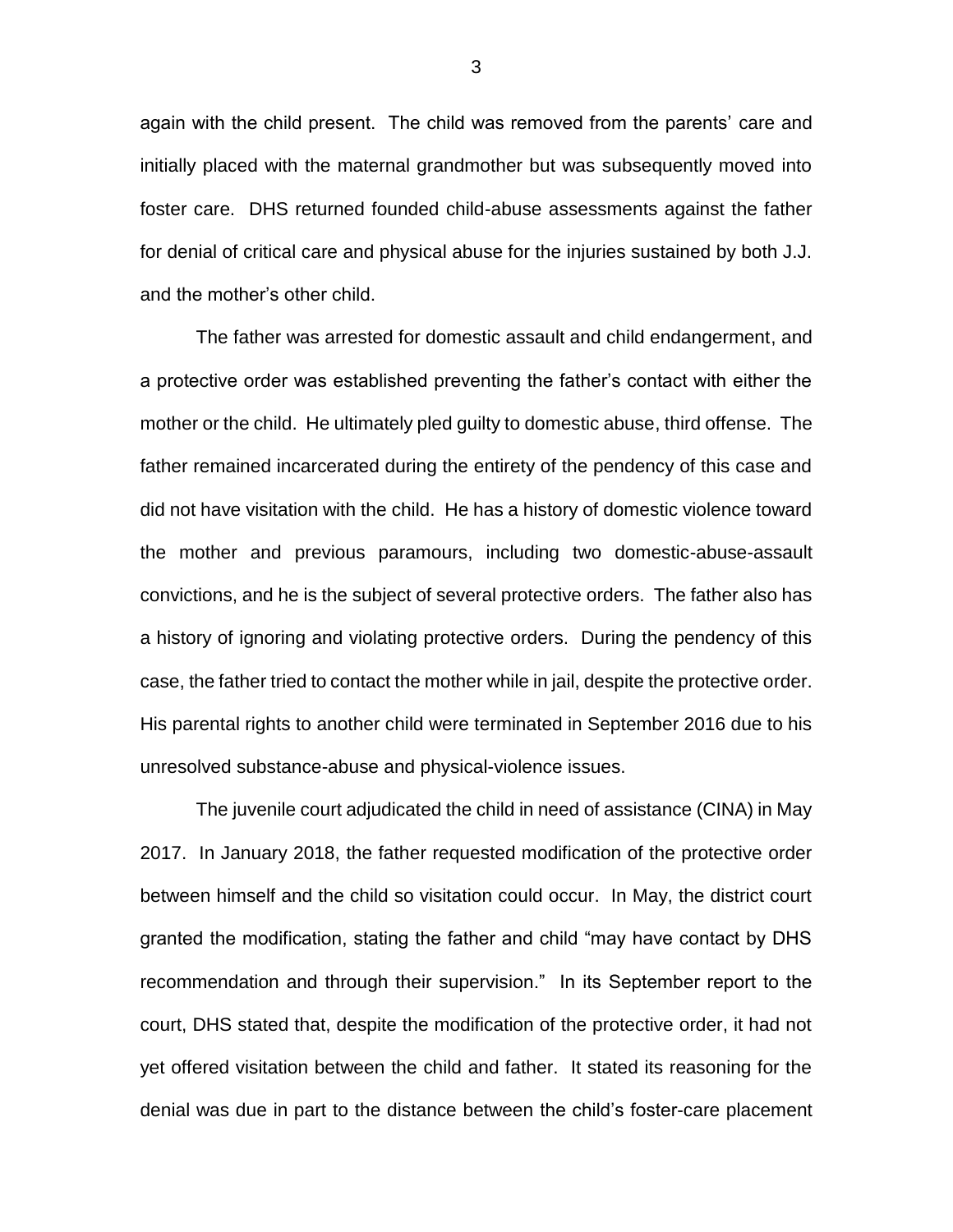and the prison where the father was located. DHS's "best practice for young children is visits that are happening for shorter amounts of time and more frequently." Since the prison was two hours away from the child's foster home, it would require the child to be in a car for four hours to have a short visit with the father. Given that the father had not seen the child for over a year and the child's young age, DHS felt this arrangement would not be in the child's best interests. Further, DHS remained concerned about the father's reported denial of harming the child when he threw the car seat. The juvenile court ultimately terminated the father's parental rights to J.J. in December 2018. The father appeals.<sup>1</sup>

## **II. Standard of Review**

 $\overline{a}$ 

We review termination-of-parental-rights proceedings de novo. *In re A.S.*, 906 N.W.2d 467, 472 (Iowa 2018). "We are not bound by the juvenile court's findings of fact, but we do give them weight, especially in assessing the credibility of witnesses." *Id.* (quoting *In re A.M.*, 843 N.W.2d 100, 110 (Iowa 2014)). Our primary consideration is the best interests of the children, *In re J.E.*, 723 N.W.2d 793, 798 (Iowa 2006), the defining elements of which are the children's safety and need for a permanent home. *In re H.S.*, 805 N.W.2d 737, 748 (Iowa 2011).

We use a three-step analysis to review termination of parental rights. First, we "determine whether any ground for termination under section 232.116(1) has been established." If we determine "that a ground for termination has been established, then we determine whether the best-interest framework as laid out in section 232.116(2) supports the termination of parental rights." Finally, if we conclude the statutory best-interest framework supports termination, "we consider whether any exceptions in section 232.116(3) apply to preclude termination of parental rights."

<sup>&</sup>lt;sup>1</sup> The court also terminated the mother's parental rights to this child. She is not a part of this appeal.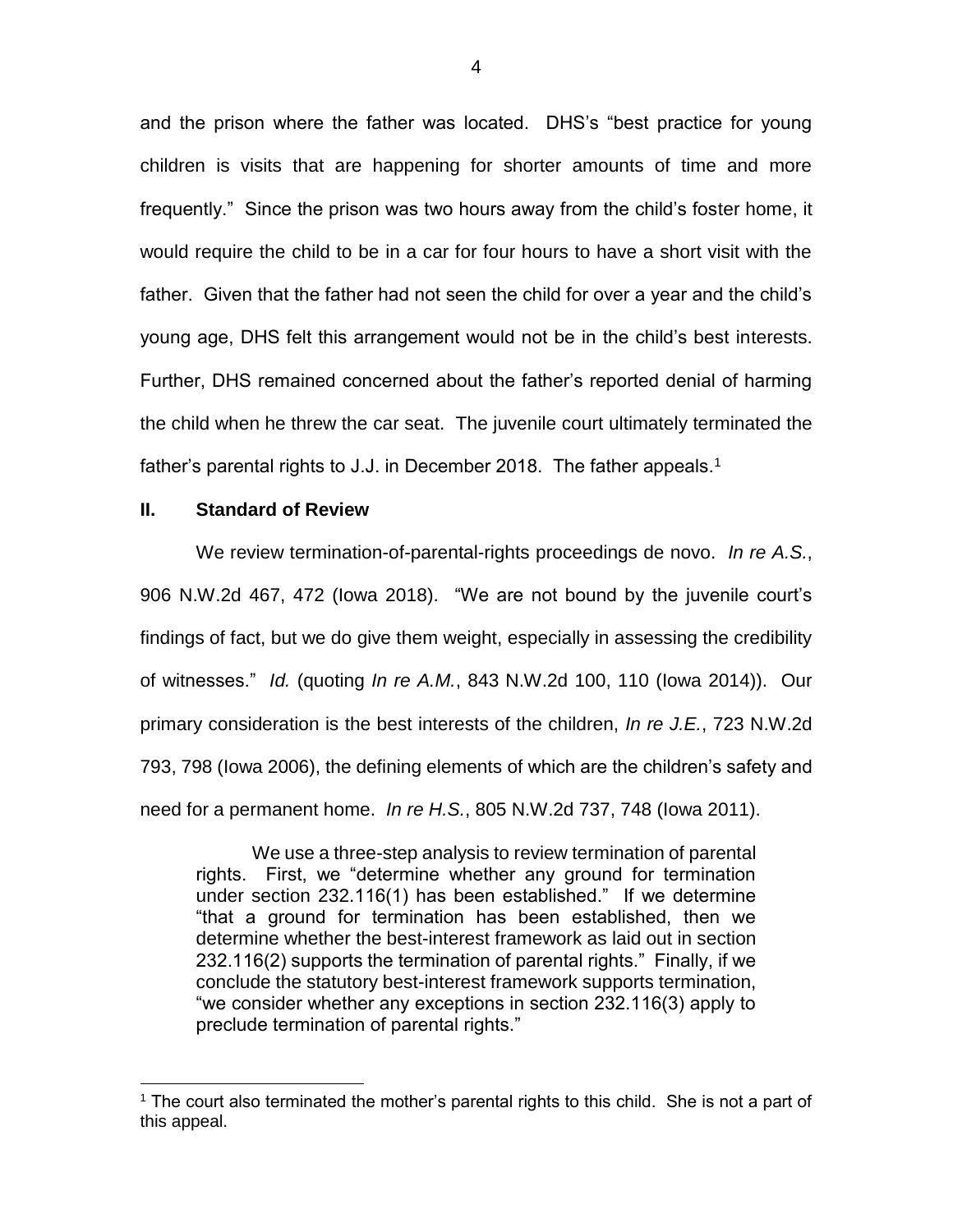*Id.* at 472–73 (quoting *In re M.W.*, 876 N.W.2d 212, 219-20 (Iowa 2016)).

# **III. Analysis**

A. Statutory Grounds for Termination

The juvenile court terminated the father's parental rights to J.J. pursuant to

Iowa Code section 232.116(1)(b), (d), (e), (g), and (h) (2018). "When the juvenile

court terminates parental rights on more than one statutory ground, we may affirm

the juvenile court's order on any ground we find supported by the record." *In re* 

*A.B.*, 815 N.W.2d 764, 774 (Iowa 2012).

Termination under paragraph (g) requires the court to find that all of the following have occurred:

(1) The child has been adjudicated a child in need of assistance pursuant to section 232.96.

(2) The court has terminated parental rights pursuant to section 232.117 with respect to another child who is a member of the same family or a court of competent jurisdiction in another state has entered an order involuntarily terminating parental rights with respect to another child who is a member of the same family.

(3) There is clear and convincing evidence that the parent continues to lack the ability or willingness to respond to services which would correct the situation.

(4) There is clear and convincing evidence that an additional period of rehabilitation would not correct the situation.

Iowa Code § 232.116(1)(g). The father seemingly does not contest the first two

elements. He focuses his argument on the establishment of the third and fourth

elements. He contends DHS failed to offer any services and he had to access

them on his own. He also contends the State failed to provide evidence that he

was unlikely to be rehabilitated, stating that he took responsibility for his actions by

pleading guilty and worked to better himself in prison.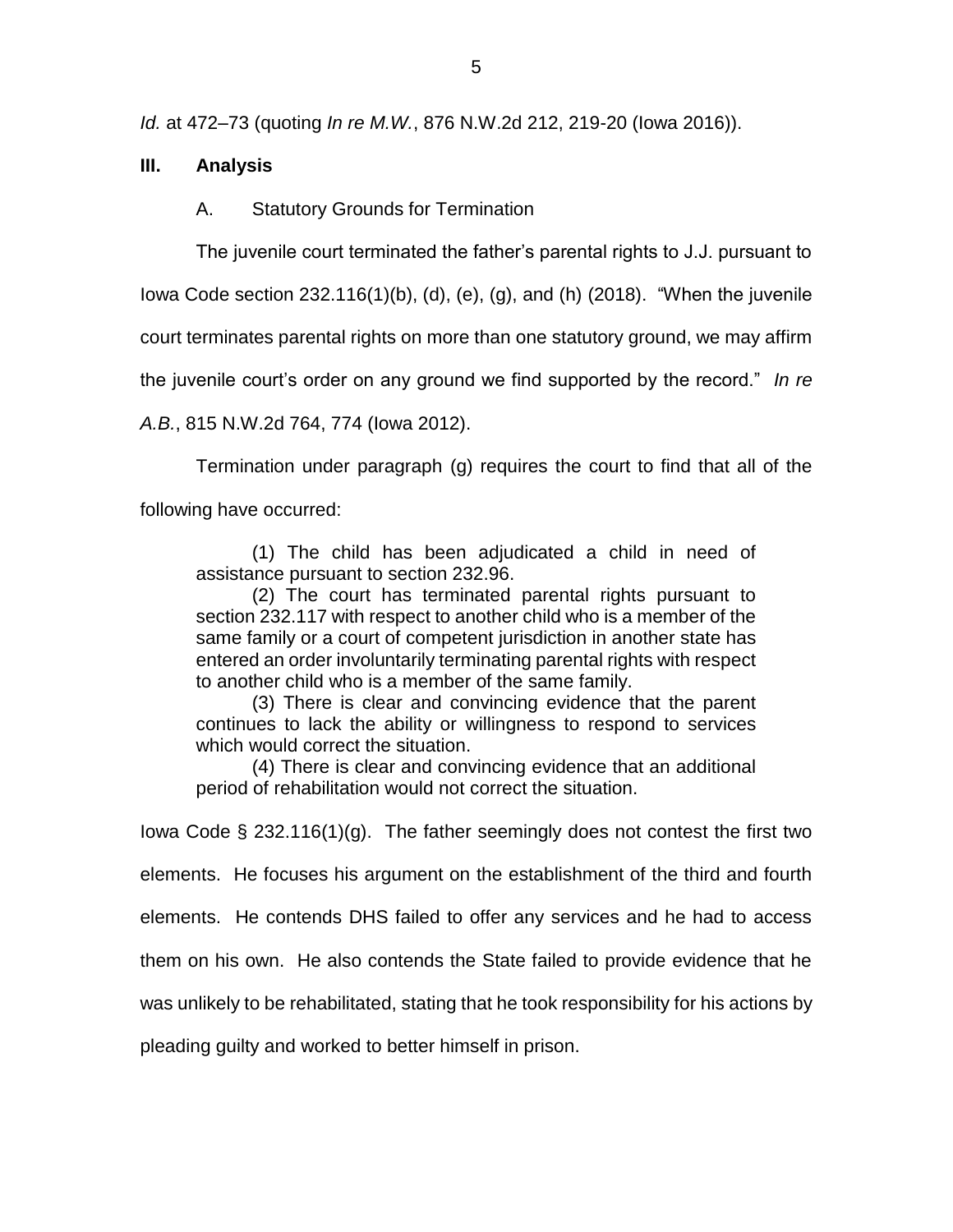Though the father has engaged in services addressing his violent tendencies, during the termination hearing he admitted he had little to no insight as to why he has been violent or why he was aggressive toward some, but not all, of his partners. Further, he had no insight into and minimized his issues with authority and history of violating protective orders: "I guess you could say I was still in contact with his mother too." On our review of the record, we find there is clear and convincing evidence the father continued to lack the ability or willingness to respond to services and an additional period would not correct the situation. *See id.* § 232.116(1)(g)(3)–(4).

### B. Best Interests

In determining whether termination is in the best interests of a child, we "give primary consideration to the child's safety, to the best placement for furthering the long-term nurturing and growth of the child, and to the physical, mental, and emotional condition and needs of the child." *Id.* § 232.116(2). "Insight for the determination of the child's long-range best interests can be gleaned from 'evidence of the parent's past performance for that performance may be indicative of the quality of the future care that parent is capable of providing.'" *In re C.B.*, 611 N.W.2d 489, 495 (Iowa 2000) (quoting *In re Dameron*, 306 N.W.2d 743, 745 (Iowa 1981)).

The child has been removed from the father's care since March 2017, nearly all of the child's life, due to the father's violence against the child and the mother. The father has long-standing issues with violence, and though he engaged in services aimed at anger-management techniques to avoid violence in the future, he has little to no insight as to why he became violent in the past. "It is well-settled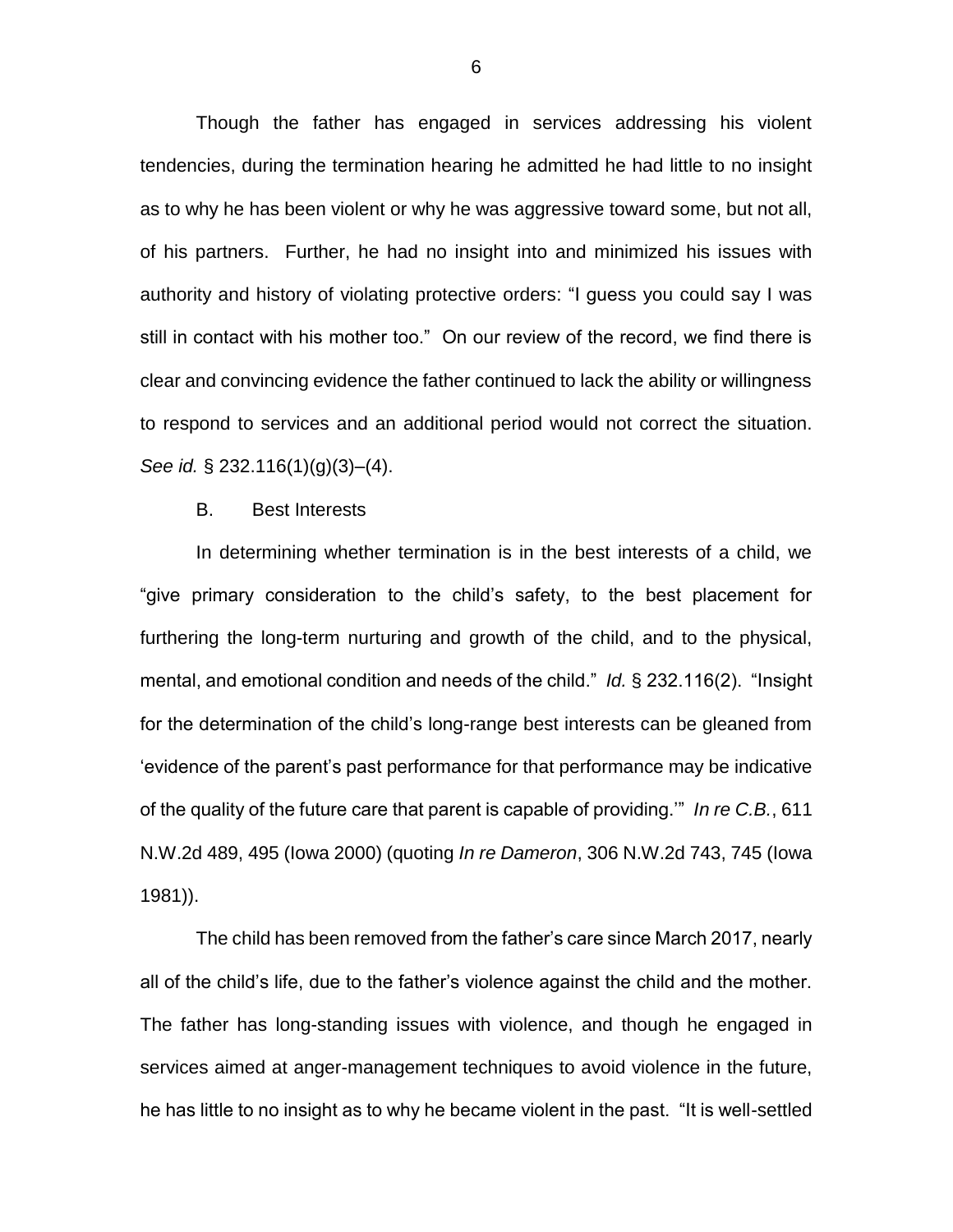law that we cannot deprive a child of permanency after the State has proved a ground for termination under section 232.116(1) by hoping someday a parent will learn to be a parent and be able to provide a stable home for the child." *In re P.L.*, 778 N.W.2d 33, 41 (Iowa 2010). Given the child's young age and need for permanency, on our de novo review, we find termination is in the child's best interests.

To the extent the father is requesting additional time to allow for reunification, section 232.104(2)(b) allows the continuance of the child's placement for an additional six months if the court finds "the need for removal . . . will no longer exist at the end of the additional six-month period." Upon our de novo review, we decline to grant an extension and delay the child's permanency any longer. The father does not argue a statutory exception to termination under Iowa Code section 232.116(3) applies. Therefore, we do not need to discuss this step. *P.L.*, 778 N.W.2d at 40.

## C. Motion to Reconsider, Enlarge, or Amend

Following termination, the father filed a motion to reconsider, enlarge, or amend pursuant to Iowa Rule of Civil Procedure 1.904(2). He requested clarification relative to the court's conclusions of law concerning several statutory grounds for termination cited by the court. The juvenile court denied the motion, stating that its conclusions were "supported by the record and findings of fact" and "the father's request for a finding that reasonable efforts were not made, is not ripe." The father requests we reverse the juvenile court's denial of the motion. We have found the evidence sufficient to terminate the father's parental rights under a ground not stated in the father's motion, therefore we deny the father's request.